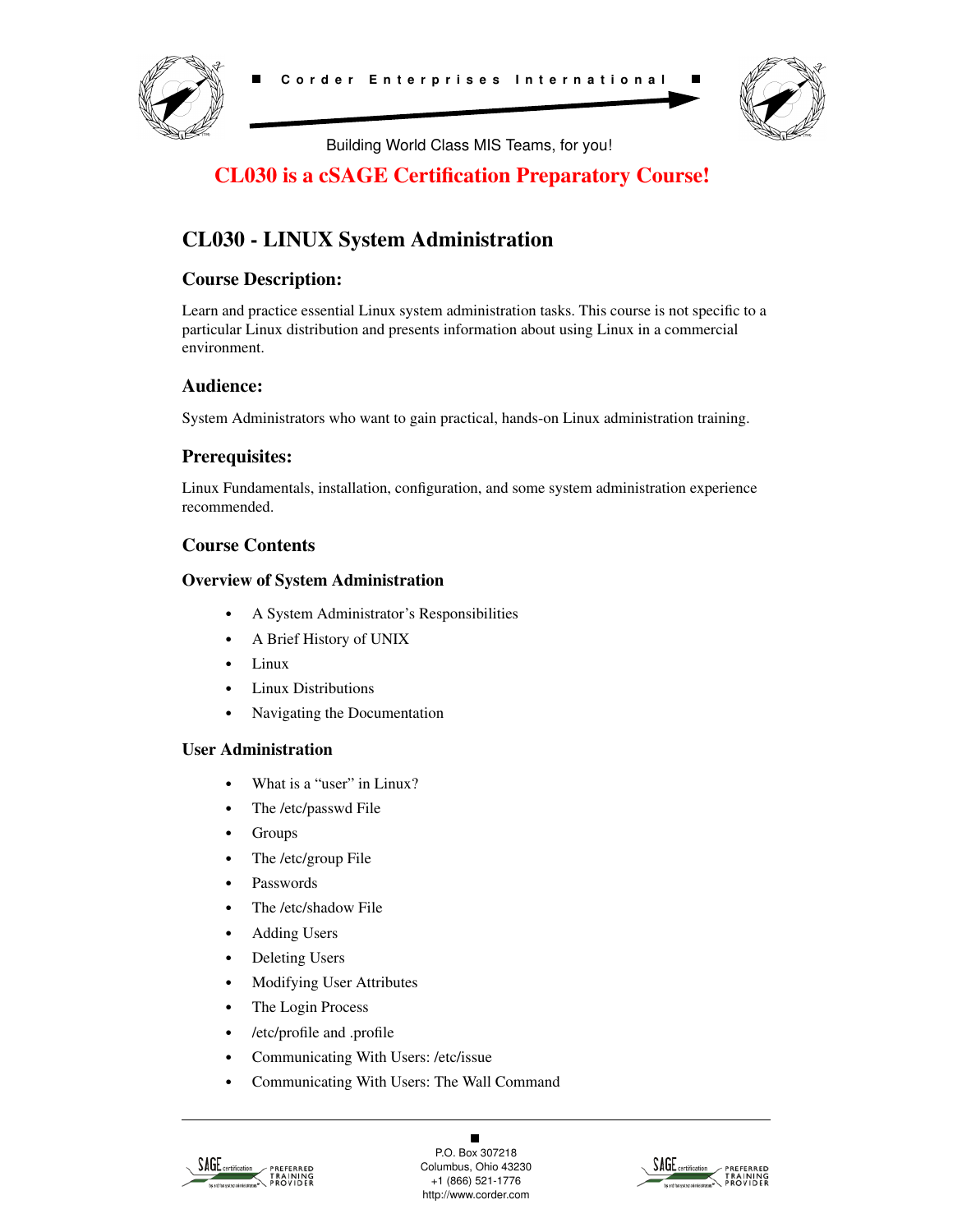#### **File System Basics**

- **•** The Hierarchy
- **•** Files
- **•** Directories
- **•** Special Files
- **•** Character and Block Devices
- **•** The/dev Directory
- **•** Links
- **•** Symbolic Links
- **•** A File System Tour
- **•** The df Command
- **•** The du Command
- The fi nd Command

### **Advanced File System Concepts**

- **•** The Virtual File System
- **•** The Physical File System
- **•** The Inode Table
- **•** File Storage in Disk Blocks
- **•** The Superblock
- **•** Linux File Attributes

#### **Disk Management**

- **•** Partitions and File Systems
- **•** Making a File System
- **•** The mkfs Command
- **•** The mount Command
- **•** Sharing File Systems
- **•** The fstab File
- **•** The fsck Command
- **•** The lost+found Directory
- **•** The fdisk Command



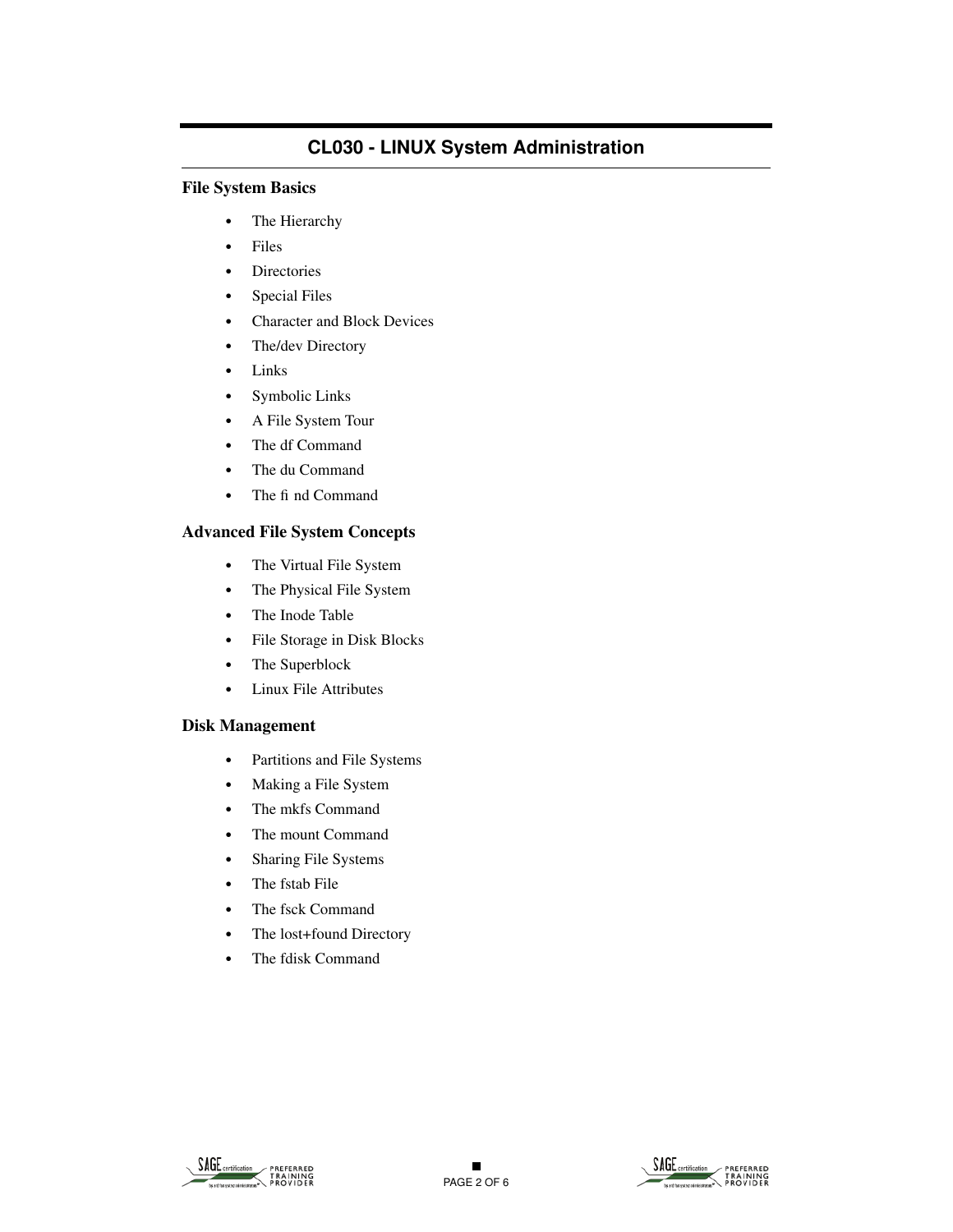#### **Backups**

- **•** Backup Strategies
- **•** Backup Tools
- **•** The tar Command
- **•** The cpio Command
- **•** The dump Command
- **•** Network Backup Strategies

#### **Linux Processes**

- **•** Overview of Processes
- **•** Process Space
- **•** Process Table
- **•** The fork/exec Mechanism
- **•** The ps Command
- **•** The /proc File System
- **•** Background Processes
- **•** The kill Command
- **•** Scheduling Jobs
- **•** The cron Daemon
- **•** The at Command
- **•** The crontab Command
- **•** Format of cron Files
- **•** Access to Scheduling Facilities

#### **System Startup and Shutdown**

- **•** Overview of the Bootup Sequence
- **•** LILO
- **•** The lilo.conf File
- **•** The init Daemon
- **•** /etc/inittab
- **•** The init Command
- **•** The rc Scripts
- **•** Single-User Mode
- **•** The shutdown Command

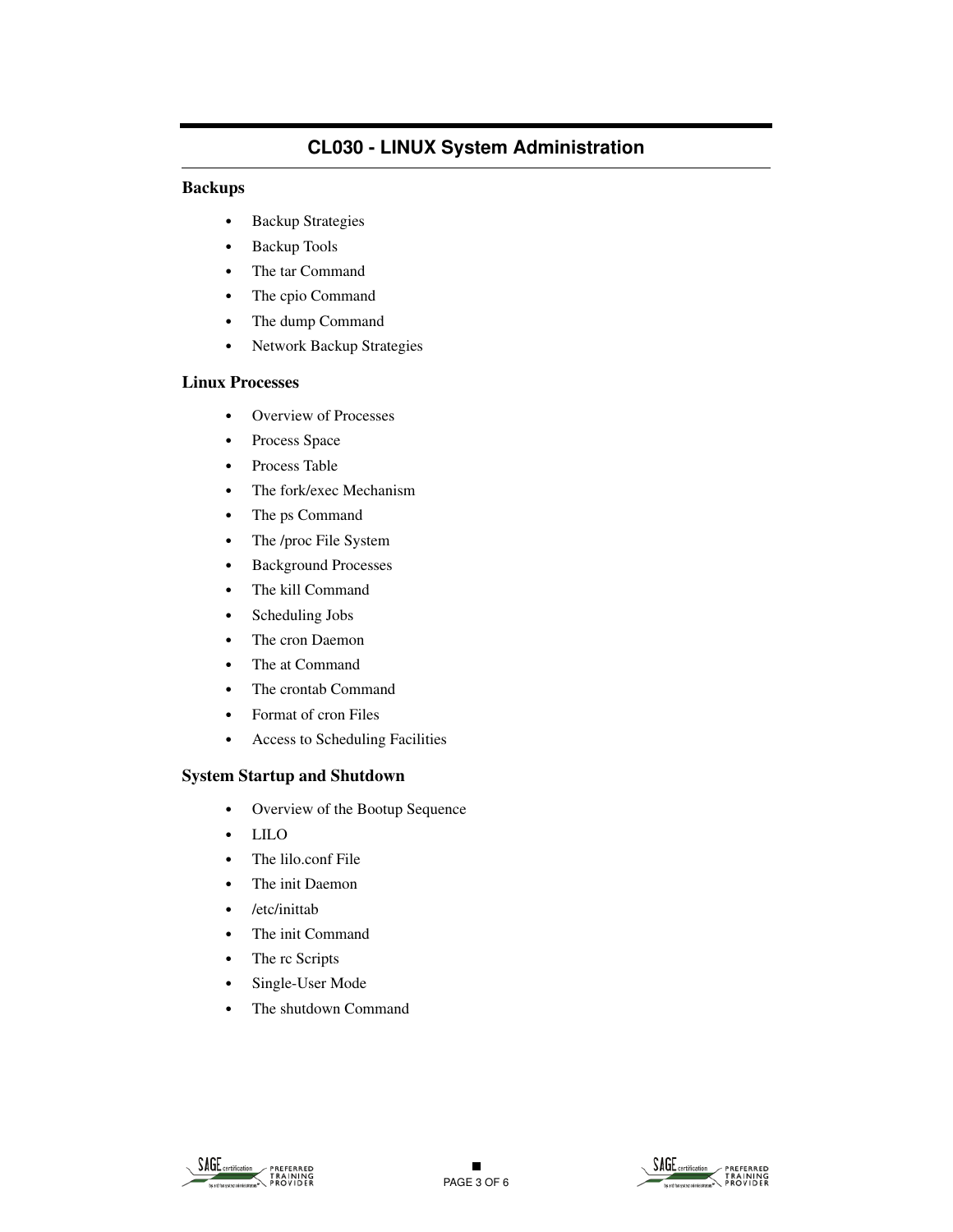#### **Linux System Security**

- **•** Security Overview
- **•** Physical Security
- **•** Account Security
- **•** SUID and SGID Settings
- **•** File and Directory Permissions
- **•** Software Security
- **•** Securing a Network Server
- **•** Firewalls

### **Performance Monitoring and Tuning**

- **•** Performance Issues
- **•** Methods of Improving Performance
- **•** Swapping and Paging
- **•** Managing Swap Space
- **•** The top Command
- **•** The vmstat Command
- **•** The strace Command

### **Networking Utilities**

- **•** Basic Network Needs
- **•** IP Addresses
- **•** The /etc/hosts File
- **•** DNS
- **•** The nslookup Command
- **•** Subnets
- **•** Telnet
- **•** FTP
- **•** Ping



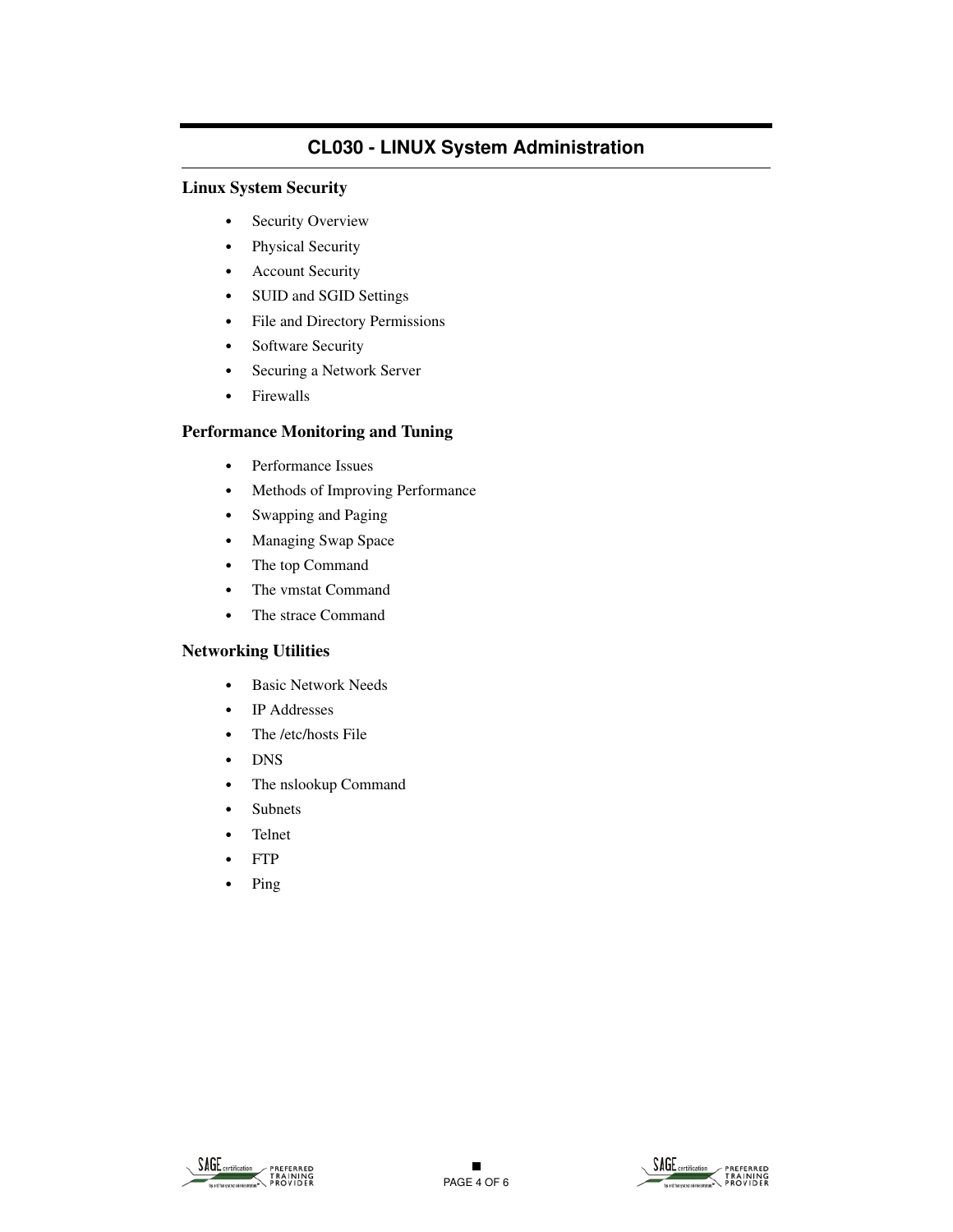#### **Configuring TCP/IP**

- **•** Network Interfaces
- The ifconfig Command
- **•** TCP/IP and Ports
- **•** The /etc/services File
- **•** The inetd Daemon
- **•** The /etc/inetd.conf File
- **•** Network Startup
- **•** The netstat Command
- **•** The route Command
- **•** The traceroute Command

#### **The Print System**

- **•** Printing Overview
- **•** Adding a Printer
- **•** The lpd Daemon
- **•** The /etc/printcap File
- **•** The lpr, lpq, and lprm Commands
- **•** The lpc Command
- **•** Network Printers
- **•** Interfaces and Filters

#### **Package Management**

- **•** Software Installation and Management
- **•** The rpm Command
- **•** Installing and Upgrading Software With rpm
- **•** Removing Packages
- **•** The rpm Database
- **•** Building Software From Source